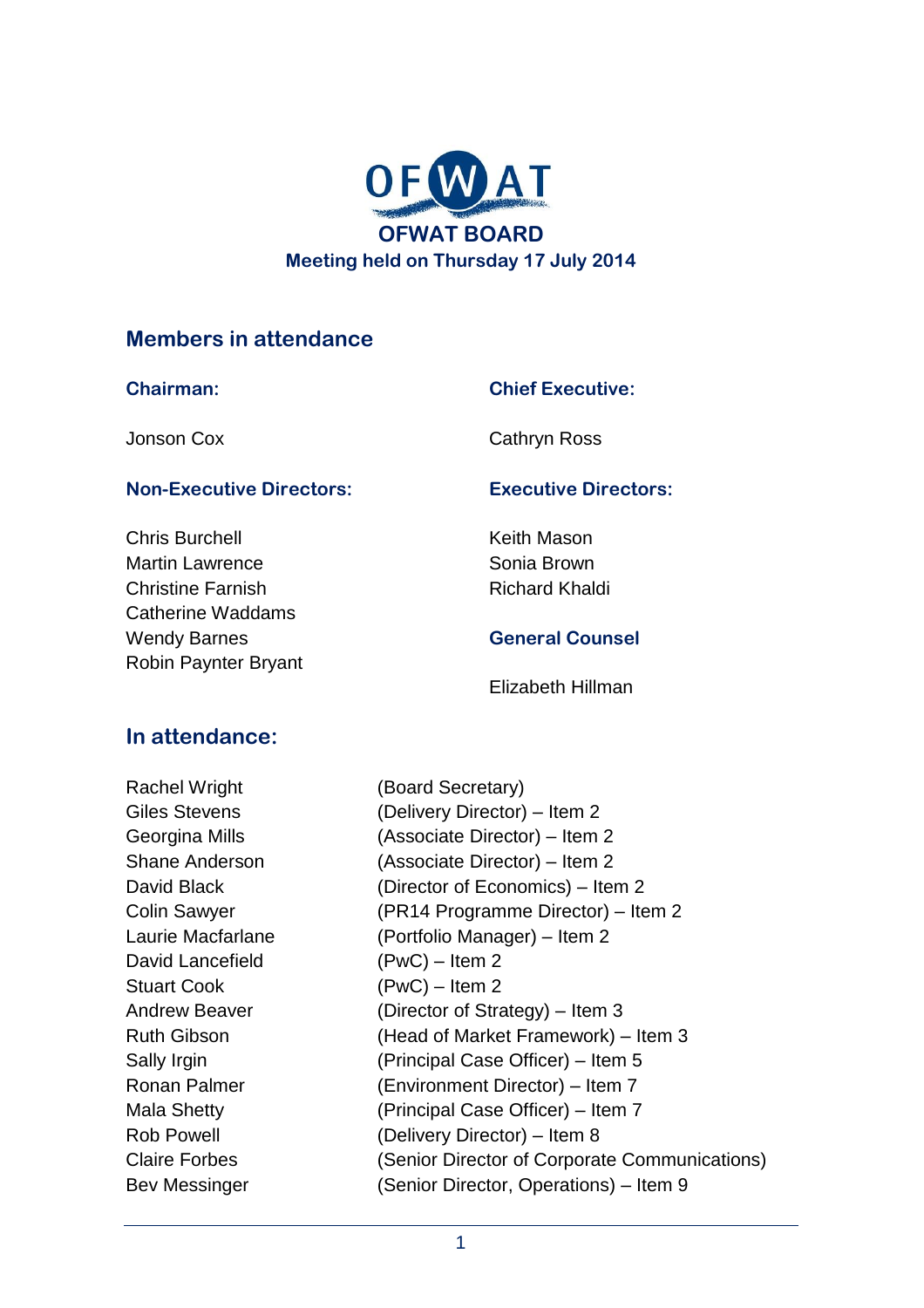## **1 Declarations of interest**

- 1.1 The Chairman referred to his role as Chairman for Harworth Estates and notified the Board that Harworth Estates is currently involved in land sales. The Chairman confirmed that he will abstain from all discussions on property sales and purchases in this role.
- 1.2 The Chairman informed the Board that he is attending a Canadian investors talk. He confirmed that travel costs will be paid by a consortium of investors and this had been agreed with the CEO and Chair of Audit and Risk Committee.
- 1.3 Christine Farnish confirmed that she will be leading on an independent review of the Money Advisory Service for Treasury.

## **2 Minutes**

2.1 With minor amendments the Board agreed the minutes and actions of the meeting held on 19 June. The minutes will be published on the website.

### **3 PR14 Delivery and company recommendations**

- 3.1 The Executive provided Board with an update on the delivery and forward plan for the PR14 programme.
- 3.2 It was confirmed that for the purposes of all draft determination discussions, Sonia Brown would not be regarded as a decision making Board member, given her involvement in the assessment of companies' business plans.
- 3.3 The Executive presented to the Board proposals for the capping of cost baselines for the remaining draft determinations. The Board considered the level of any cap in relation to the enhanced companies and companies who received draft determinations in June. The Board agreed to a cap that limits any cost threshold to be no more than 5% above the forecast level of totex.
- 3.4 The Executive presented the representations made by companies on the wholesale cost models. The Board agreed to retain the upper quartile efficiency challenge for draft determinations based on the evidence presented by companies, for both wholesale water and sewerage wholesale costs.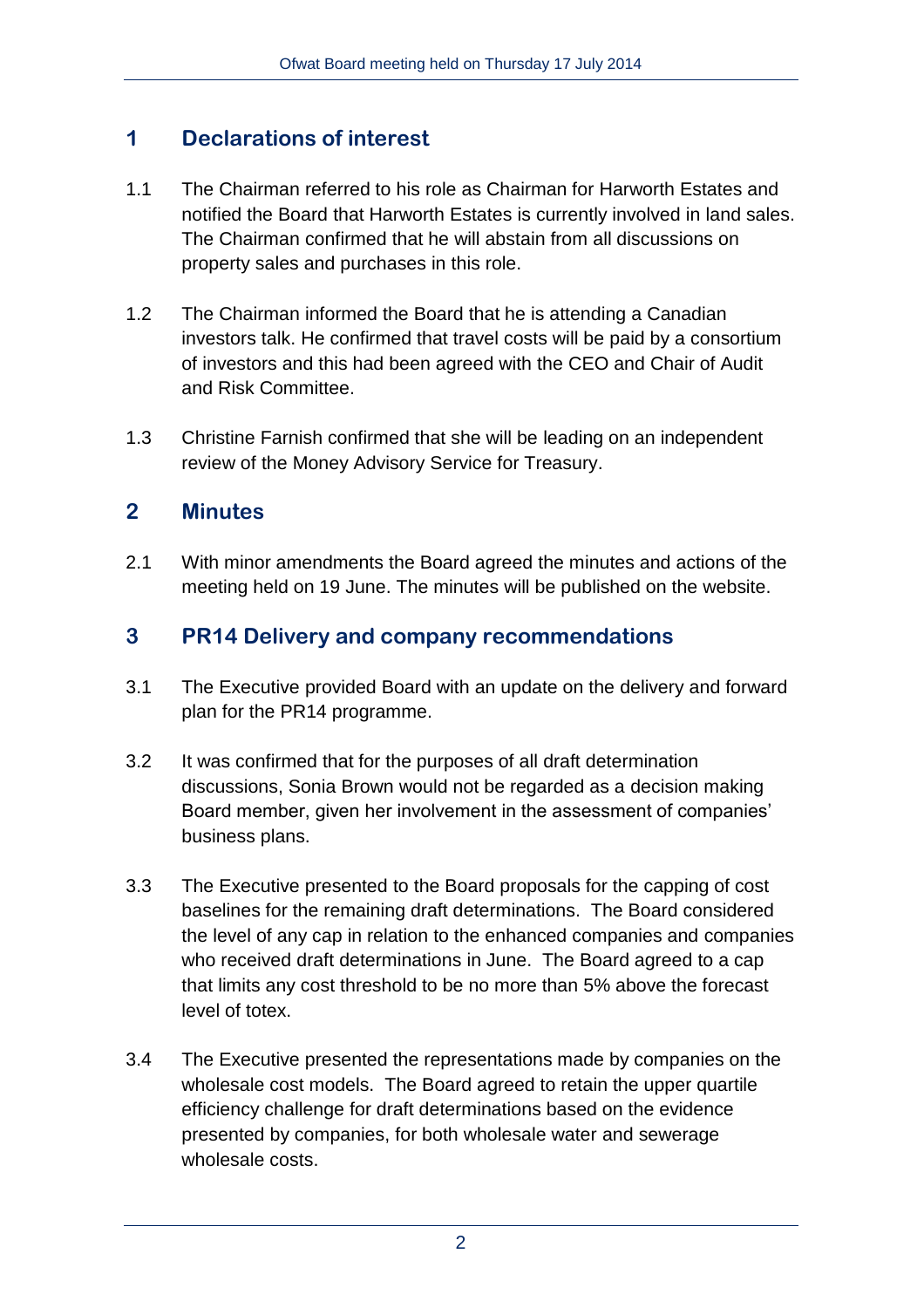- 3.5 The Executive provided the Board with an assessment of Severn Trent's resubmitted business plan. In particular, the Executive highlighted the amendments made by the company to its original business plan that was submitted in December 2013.
- 3.6 The Board discussed the resubmitted business plan, and in particular focused on the areas of the plan that Severn Trent had issues to address. The Executive highlighted to Board the key areas in the plan where there remained a risk that Ofwat would need to intervene as part of our draft determinations to protect the interests of customers.
- 3.7 Consistent with the approach taken for the companies who prequalified as enhanced and the companies who received draft determinations in June, the Board agreed to delegate authority to the Chief Executive and Chief Regulation Officer to determine the quantum of any interventions and to finalise the draft determination for Severn Trent based on the discussion that had taken place.
- 3.8 It was agreed that this delegated authority would remain in place apart from in the event that any Board member wished to discuss a particular issue, or that any material issues were to arise from the ongoing assessment of Severn Trent's business plan. If this were to happen, it was agreed that the relevant issues would be discussed with Board at a shortnotice Board meeting to be convened if necessary.
- 3.9 The Executive provided the Board with an update on the emerging key issues and risks with the remaining 13 draft determinations ahead of the August Board meeting.
- 3.10 The Board noted the emerging issues for the remaining companies.

## **4 Choice and Trading Arrangements**

- 4.1 The Executive presented an update on the Choice and Trading Arrangements programme which focused on proposals for the industry code change process and the governance and funding of the market operator.
- 4.2 The Board agreed to the proposals presented by the Executive.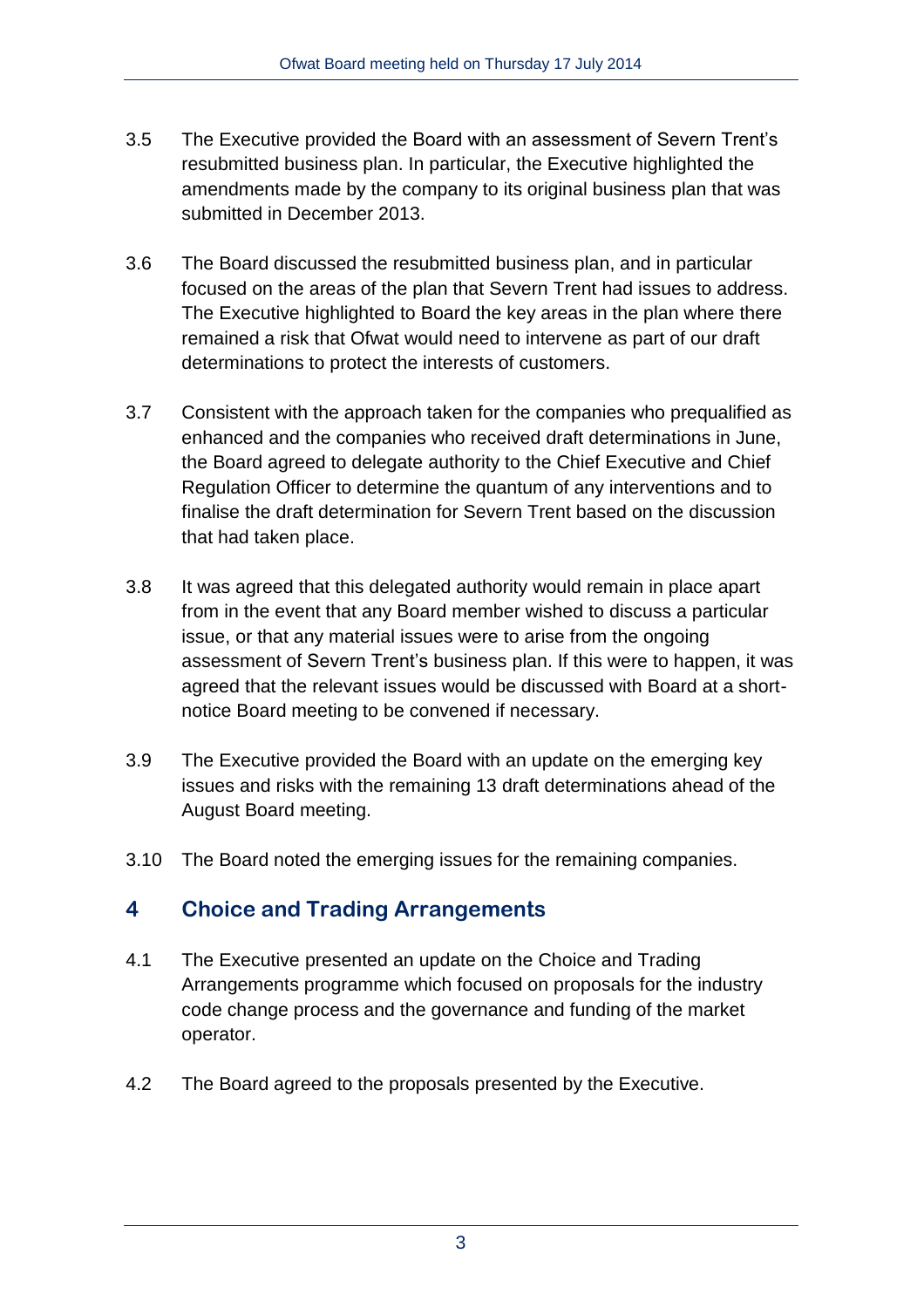## **5 Thames Water Sewer Flooding Case**

- 5.1 The Executive presented the final form Section 22A Penalty Notice against Thames Water for breaching its licence obligations in relation to the reporting of sewer flooding information.
- 5.2 The Board agreed to the final form Section 22A Penalty Notice and delegated authority to the Executive to publish the Penalty Notice.
- 5.3 The Penalty Notice would be published no later than 25 July 2014.

### **6 New Connections**

- 6.1 The Executive updated the Board on Ofwat's activities in relation to new connections, with particular focus on improving the industry's customer relationships with developers and self-lay organisations and how to ensure the industry is enabling development and economic growth.
- 6.2 The Board discussed and agreed the strategic significance of the new connections issues. The Board commented on the importance of continued discussions with stakeholders, specifically the energy market, in relation to new connections.
- 6.3 The Board noted that it hopes to see companies deliver significant improvements themselves in this area by the end of the year rather than requiring Ofwat to set prescriptive service standards, but noted that remains an option if improvements are not visible.

## **7 Thames Tideway Tunnel**

- 7.1 The Board received for information an update on the investors market for procurement of the Infrastructure Provider for the Thames Tideway Tunnel.
- 7.2 The Board noted the update.

### **8 Strategy Development**

- 8.1 The Executive presented the Board with an update on the Strategy Project ahead of the Board Strategy Workshop in September.
- 8.2 Board noted the update, and discussed the vision of trust and confidence for the sector and for Ofwat.